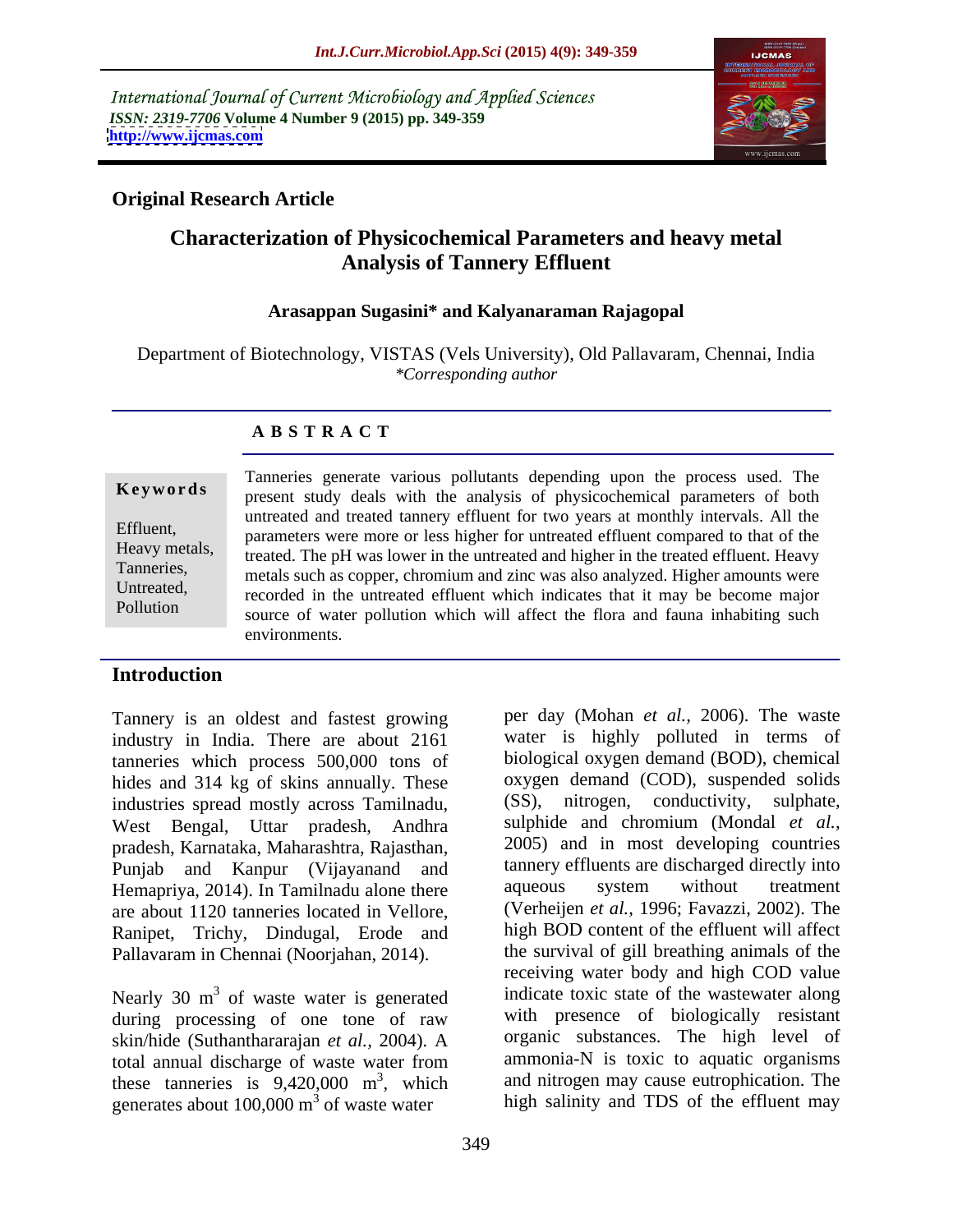result in physiologically stressful conditions effluent was collected each month from a alterations in osmotic conditions. Studies or chronic effects at specific life stages.  $at 4^{\circ}C$ . Changes in the ionic composition of water can also exclude some species while **Determination** of **physicochemical** promoting population growth of others **parameters** (Weber-Scannell and Duffy, 2007). The aquatic life resulting in bioaccumulation.

One of the major emerging environmental produced as a by-product of waste water magnesium, sodium, potassium, iron, recommended permissible discharge limits of 2 mg/L (Altaf *et al.,* 2008). In view of the negative impact of tannery effluent on the environment, the present study aimed at determining the levels of physicochemical samples and assessing its impact on the

The selected study area of this present study

100 mL of untreated and treated tannery in the present study, treated effluent was

for some species of aquatic organisms due to common treatment effluent plant, PTIET show that increase in salinity causes shifts in Treatment) for two years (May 2009–April biotic communities, limit biodiversity, 2011) in a sterile plastic container, exclude less tolerant species and cause acute transported to the laboratory and was stored effluent was collected each month from a (Pallavaram Tanners Industrial Effluent at  $4^{\circ}$ C.

### **Determination of physicochemical parameters**

pollutants are hazardous to human and The effluent samples were analyzed for their problems in the tanning industry is the electrical conductivity, pH, alkalinity pH, disposal of chromium contaminated sludge alkalinity total, total hardness, calcium, produced as a by-product of waste water magnesium, sodium, potassium, iron, treatment. For instance, in India alone about manganese, free ammonia, nitrite, nitrate, 2000 3000 tons of chromium is released chloride, fluoride, sulphate, phosphate, into the environment annually from tidy's test (as O), silica, chemical oxygen tanneries, with chromium concentrations demand (COD), biological oxygen demand ranging between 2000 and 5000 mg/L in the (BOD), total kjeldhal nitrogen, oil and aqueous effluent compared to the grease. Heavy metals such as chromium, physicochemical properties such as appearance, odour, turbidity, total solids, total suspended solids, total dissolved solids, copper and zinc were also analyzed (Clesceri *et al.,* 1998).

## **Results and Discussion**

pollutants in untreated and treated effluent In the present investigation, untreated and ecosystem. common treatment effluent plant each **Materials and Methods** 2011). The physicochemical parameters of **Study area** result of the study revealed that colour of the is Nagalkeni, which is situated in reported by Noorjahan (2014) for the Kanchipuram district, Tamilnadu. The untreated tannery effluent collected for a groundwater of Nagalkeni is polluted by period of 6 months (May 2011 to October untreated sewage and waste water from 2011). A large number of pollutants can tannery industry. impart colour, taste and odour to the **Collection of tannery effluent** unaesthetic and unfit for domestic treated tannery effluent was collected from a month for two years (May 2009-April the effluents were analyzed (Table 1). The untreated effluent was blackish in colour with offensive odour. Similar results were receiving water, thereby making them unaesthetic and unfit for domestic consumption (Jamal *et al.,* 2011). However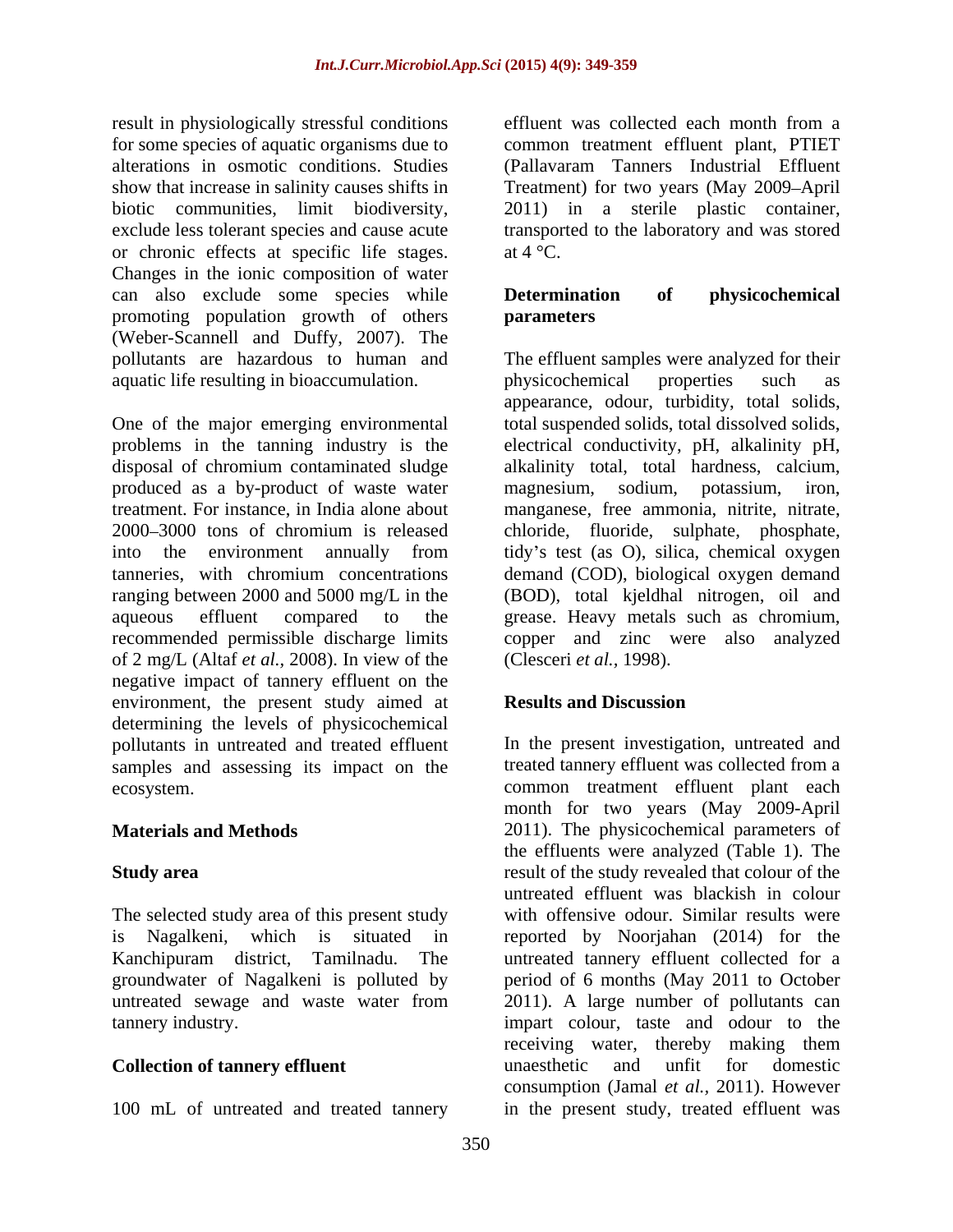to that of the untreated. Brown colour of the tannery effluent was also reported by high amount of inorganic chemicals like sodium and chromium used during the

year) respectively which exceeded the Level of average suspended solids was found to be higher in the untreated effluent, mg/L) prescribed by CPCB (1995) for effluent discharge. Even in treated effluent of first year, the value was higher  $(135.3 \text{ mg/L})$  than the permissible limit. High amounts of suspended particles have carbonates, bicarbonates, chlorides, oxygen and sliting in ponds during rainy Somnath (2003) reported that larger solid particulate matter remains suspended as a

slightly brownish but the odour was similar result of charges on the surface of small particles in the effluent.

Smrithi and Usha (2012). The colour of the Presence of Total Suspended Solids (TSS) in effluent might be due to the presence of water leads to turbidity resulting in poor biodegradable and non-biodegradable high photosynthetic activity in the aquatic system molecular weight organic compounds and (Goel, 2000). In the present study, turbidity processing and the odour may be due to effluent of I year and II year respectively. putrefaction of the organic residues from the The turbidity of the effluent might be due to processed skin and hides (Smrithi and Usha, the discharge of high concentration of 2012). carbonates, bicarbonates and chlorides of Total solids of the untreated effluent and (Chakrapani, 2005). The composition of treated effluent was about 6867.3 & 5457.4 solids present in a natural body of water mg/L (I year) and 6640.7 & 5627.9 mg/L (II depends on the nature of the area and the permissible limit (110 mg/L). These solid dissolved solids of untreated effluent was impurities cause turbidity in the receiving found to be 6375.3 mg/L (I year), 6282.8 streams. The composition of solids present mg/L (II year) very high compared to that of in tannery effluent mainly depends upon the treated. The value was much greater than nature and quality of hides and skins the tolerance limits (2100 mg/L) prescribed processed in the tannery (Islam *et al.,* 2014). by Bureau of Indian Standards. Total 492 mg/L (I year), 357.8 mg/L (II year) that are dissolved in water (Nasrullah *et al.* when compared to the permissible limit (100  $\qquad$  2006). High levels of TDS are aesthetically of untreated effluent was 28.9 and 3.6 NTU whereas 17.8 and 14.8 NTU for treated calcium, magnesium and sodium presence of industries nearby. Total Dissolved Solids (TDS) is the measure of total inorganic salts and other substances unsatisfactory and may also produce distress in human and livestock (Patel *et al.,* 2009).

mg/L) than the permissible limit. High Total dissolved solids are mainly due to detrimental effects on aquatic flora and sulphates, phosphates, nitrates, nitrogen, fauna and reduce the diversity of life in calcium, sodium, potassium and iron aquatic system and promote depletion of (Kannan *et al.,* 2009). Noorjahan (2014) season (Goel, 2000). Similar reports were The presence of high level of TSS and TDS given by Noorjahan (2014) where the values may be due to the insoluble organicand were 5174-6908 mg/L. High level of total inorganic present in the effluent (Nagarajan suspended solids present in the tannery *et al.,* 2005). In our study, maximum level waste water could be ascribed to their (318.5 mg/L) of potassium was recorded in accumulation during the processing of untreated effluent of I year under study finished leather (Deepa *et al.,* 2011). which was very much higher than the carbonates, bicarbonates, chlorides, reported TDS value as 5758 - 6672mg/L. previous study conducted by Smrithi and Usha (2012), where the level was 600 mg/L.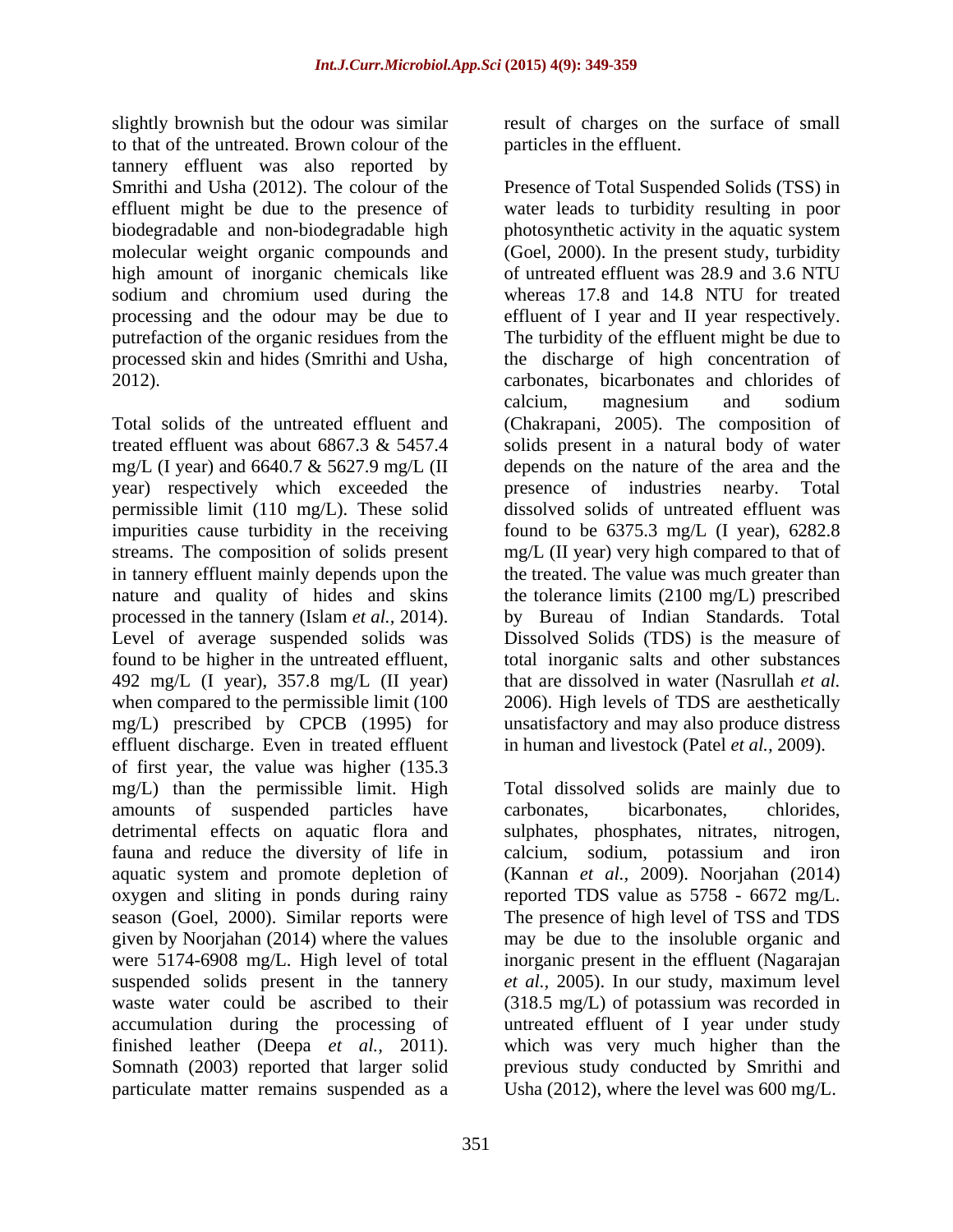It was reported that the levels of exchangeable cations (sodium and borates, silicates and phosphates along with potassium) in the soil irrigated with tannery hydroxyl ions in the free state. In the tannery waste water were found to be high (Krishna, effluent under study, maximum phosphate 2008). Untreated effluent showed higher content (2.7 mg/L) was observed in the level of electrical conductivity, 9070.3 untreated effluent of II year.However, the indicates that the discharge of chemicals as hydroxides, carbonates and bicarbonates cations and anions were higher in the waste water. The higher conductivity alters the

The average pH of the untreated tannery (7.08 (I year), 7.07(II year)) similar to that effluent to be 7.5. However, pH of the Saxena and Shrivastava (2002), alkaline effluent were higher compared to all the bases. The alkalinity of natural water total hardness (1416-3850 mg/L), chloride

mhos/cm (I year), 8924.4 µmhos/cm which major portion of the alkalinity is due to is due to the salt of carbonates, bicarbonates, (Islam *et al.,* 2014).

chelating properties of water bodies and In the study conducted by Napit (2014), the creates an imbalance of free metal level of 'O' by Tidy's test was reported as availability for flora and fauna (Akan *et al.,* 0.4-68 mg/L which was within the 2008). It may be due to high concentration permissible limit, whereas in the present of acid base and salt in the effluent (Jamal *et*  study the value was much higher in both the *al.,* 2011). Noorjahan (2014) reported effluents exceeding the limit. Silica content electrical conductivity value as 8344-9138 was maximum (102 mg/L) in the untreated mhos/cm. However, the electrical effluent in the II year. Dissolved silica exists conductivity of the treated effluent was also as monosilicic acid at low concentrations. higher, 7561.5 µmhos/cm (I year), 7889.08 As silica concentration increases, polysilicic mhos/cm (II year). acid begins to form. Once formed, it will effluent was found to be within the range depending on pH, temperature, silica of Rabah and Ibrahim (2010). This could Roberts, 2006). In the present investigation, explain the high counts of microorganisms total hardness of untreated effluent was because most of them thrive well in such pH found to be high, 1512.5 mg/L (I year), value. Hemamalini and Sneha (2014) 1320.8 mg/L (II year) than the permissible reported the pH of the gold electroplating limit of CPCB (1995), whereas for treated treated effluent is slightly alkaline. year), 1245.8 mg/L (II year), chloride Discharge of such effluent with alkaline pH [1026.8 mg/L (I year), 1523.7 mg/L (II into ponds, rivers, etc. for irrigation may be year)], sodium [2087 mg/L (I year), 1367.5 detrimental to aquatic biota such as mg/L (II year)] and calcium [312.7 mg/L (I zooplankton and fishes. According to year), 314.2 mg/L (II year)] of untreated nature of the tannery effluent may be due to permissible limit of CPCB (1995). For the presence of carbonates and bicarbonates treated effluent, the level of chloride, present in the effluent. Total alkalinity is sodium and calcium were [842.2 mg/L (I higher in untreated effluent [1021.5 mg/L (I year) & 1147.6 mg/L (II year)], [1760.7 year), 1187.2 mg/L (II year)] than the mg/L (I year) & 1120.8 mg/L (II year)] and treated effluent [516.8 mg/L (I year), 665.5 (259.3 mg/L (I year) & 300.8 mg/L (II mg/L (II year)]. Alkalinity of water is its year)) reported respectively. Similarly, in acid neutralizing capacity. It is the sum of the study conducted by Noorjahan (2014), grow to spherical colloidal silica particles or to large polymerized silica networks concentration and TDS (Bergna effluent, the values were 1129.2 mg/L (I effluent were higher compared to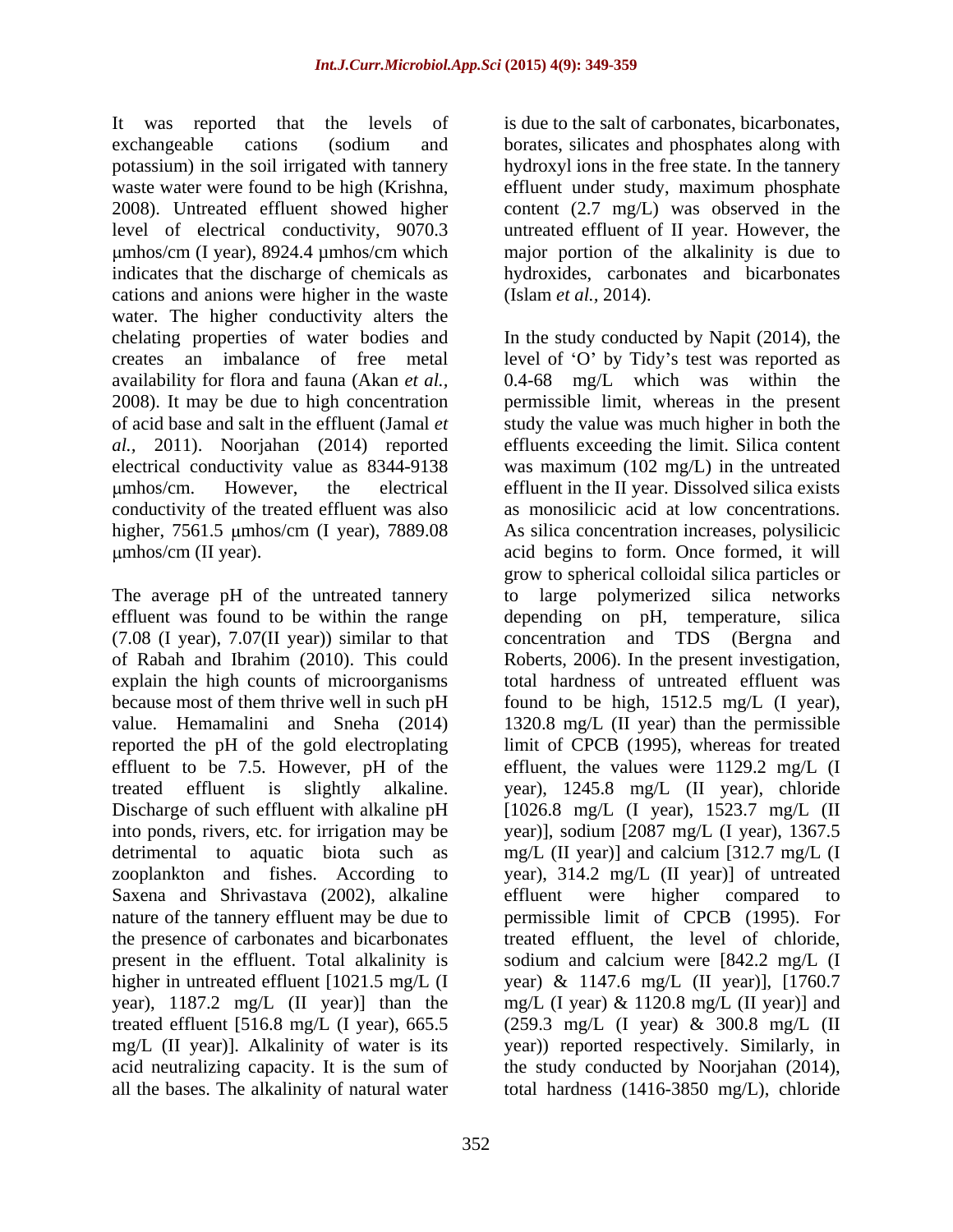(1244-1895 mg/L), sodium (1200-2100

Chloride is introduced into tannery effluents as sodium chloride usually on account of the 856.3 mg/L (I year) and 736 mg/L (II they are unaffected by effluent treatment and evaporation and crop yields fall. When enter the ecosystem and may ultimately end limit. Sulphate is a component of tannery sulphuric acid or products with a high (sodium) sulphate content (Bosnic *et al.,* bicarbonates, sulphates, chlorides, nitrates, (Nagarajan and Ramachandramoorthy, Magnesium content (140.2 mg/L) was found 2006). to be maximum in the untreated effluent of I year. Sharma and Malaviya (2013) also reported

Determination of Biological Oxygen values of physicochemical parameters such Demand (BOD) is one of the important as COD, TDS, TSS, chloride, sodium and parameters used in water pollution to nitrate of untreated tannery waste water. In evaluate the impact of waste waters on the present study, the nitrate and nitrite receiving water bodies. The present study values of untreated effluent were 11 mg/L  $\&$ revealed high levels of BOD (1099.2 mg/L,  $17.9 \text{ mg/L}$  and 1.3 mg/L & 0.5 mg/L for first I year; 1130.4 mg/L, II year) in the untreated year and second year respectively, whereas effluent due to the presence of considerable for treated effluent, the values were 9 mg/L amount of organic matter. High level of BOD (600-1622 mg/L) was observed by

mg/L) and calcium (257-560 mg/L) was also been reported for effluent discharged observed for untreated effluent. from tanneries (Kulkarni, 1992) and dairy large quantities of common salt used in hide year). Increase in BOD which is a reflection and skin preservation or the pickling of microbial oxygen demand leads to process. Being highly soluble and stable, depletion of Dissolved Oxygen (DO) which nature, thus remaining as a burden on the consequent adverse effects on aquatic biota environment. Chloride inhibits the growth of (Jerin, 2011). Chemical Oxygen Demand plants, bacteria and fish in surface waters; (COD) test is the best method for organic high levels can lead to breakdown in cell matter estimation and rapid test for the structure. If the water is used for irrigation determination of total oxygen demand by purposes, surface salinity increases through organic matter present in the sample. The flushed from the soil by rain, chlorides re- COD (2749.8 mg/L, I year; 3420.3 mg/L, II up in the ground water (Bosnic *et al.,* 2000). effluent. The values were 2260 mg/L, I year Fluoride content (0.3 mg/L) of the effluent and 2281.8 mg/L, II year which exceeded samples were within the permissible limits the standard limit for COD (250 mg/L) (2 mg/L), whereas the sulphate content of prescribed by CPCB (1995) for effluent the tannery effluents was exceeding the discharge into inland surface waters. effluent, emanating from the use of values as 2286- 9600 mg/L. Increased 2000). Calcium, magnesium, carbonates, affected by the bacterial decomposition organic matter together associate and form 2002). These results are in agreement with hardness of water (Salim *et al.,* 2013). the previous studies (Alvarez-Bernal *et al.,* Noorjahan (2014). High BOD levels have effluent (Noorjahan *et al.,* 2004). In the present study, BOD of treated effluent was  $856.3 \text{ mg/L}$  (I year) and  $736 \text{ mg/L}$  (II hypoxia conditions with present investigation revealed high levels of year) in the untreated effluent than treated Noorjahan (2014) also observed COD amount of COD may be due to high amount of organic compounds which are not (Nagarajan and Ramachandramoorthy, 2006).

> alkaline pH, high colour intensity, and high values of untreated effluent were 11 mg/L  $\&$ & 11.2 mg/L and 0.9 mg/L & 0.3 mg/L.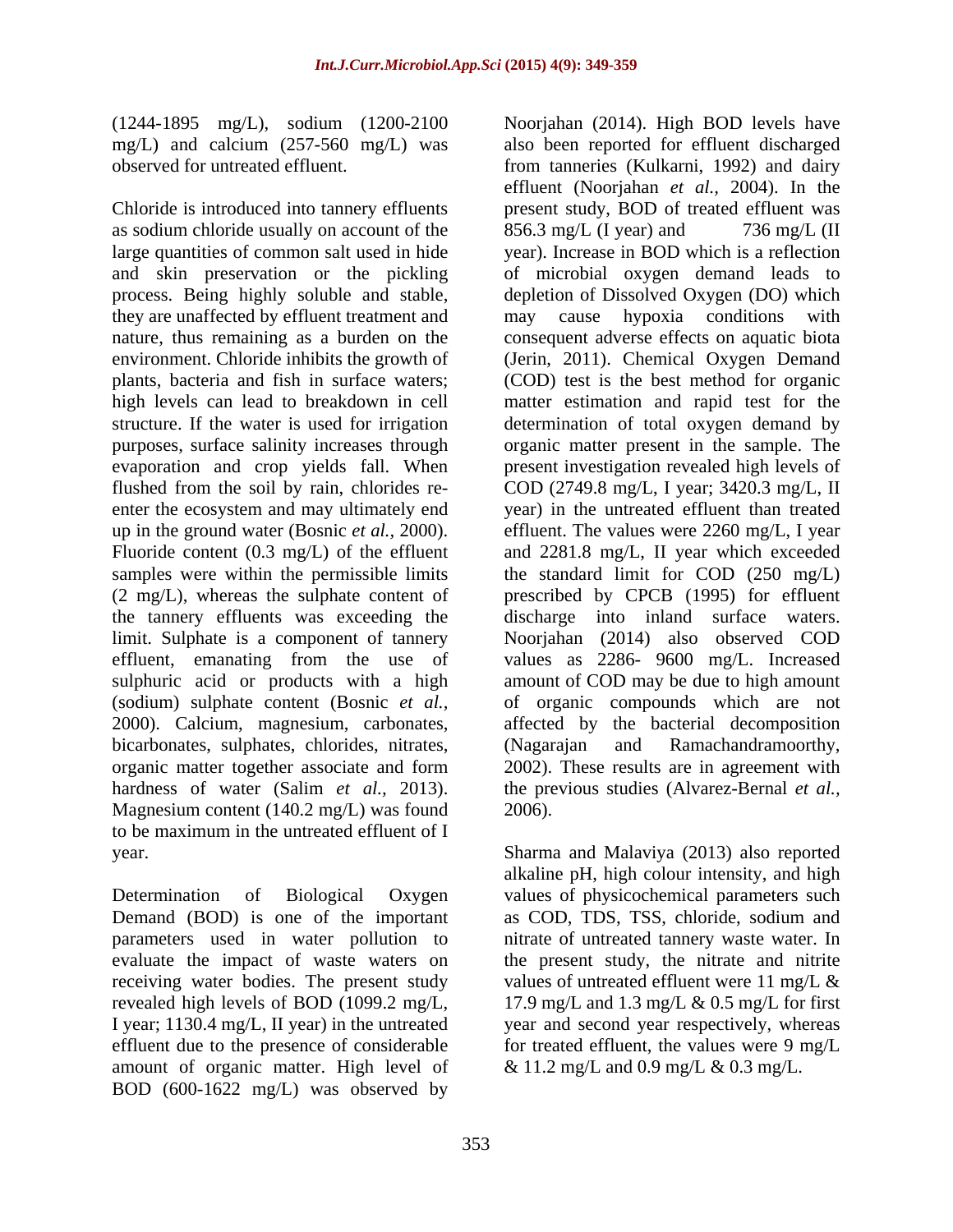| S.No.           | Parameters                                      |                          | 2009-2010      |                  | 2010-2011      |  |
|-----------------|-------------------------------------------------|--------------------------|----------------|------------------|----------------|--|
|                 |                                                 | <b>Untreated Treated</b> |                | <b>Untreated</b> | <b>Treated</b> |  |
|                 | Turbidity NTU                                   | 28.9                     | 17.8           | 3.6              | 14.8           |  |
|                 | Total Solids (mg/L)                             | 6867.3                   | 5457.4         | 6640.7           | 5627.9         |  |
|                 | Total Suspended solids (mg/L)                   | 492                      | 135.3          | 357.8            | 84.08          |  |
|                 | Total Dissolved solids (mg/L)                   | 6375.3                   | 5322.2         | 6282.8           | 5543.8         |  |
|                 | Electrical conductivity $(\mu \text{ mho/cm})$  | 9070.3                   | 7561.5         | 8924.4           | 7889.08        |  |
| 6.              | pH                                              | 7.08                     | 7.76           | 7.07             | 7.52           |  |
|                 | Alkalinity pH (as $CaCO3$ ) (mg/L)              |                          | 3.33           | $\overline{0}$   | $\theta$       |  |
| 8.              | Alkalinity Total (as CaCO <sub>3</sub> ) (mg/L) | 1021.5                   | 516.8          | 1187.2           | 665.5          |  |
| 9.              | Total Hardness (as CaCO <sub>3</sub> ) (mg/L)   | 1512.5                   | 1129.2         | 1320.8           | 1245.8         |  |
| 10.             | Calcium (as Ca) (mg/L)                          | 312.7                    | 259.3          | 314.2            | 300.8          |  |
|                 | Magnesium (as Mg) (mg/L)                        | 140.2                    | 102.5          | 128.5            | 118.5          |  |
| 12 <sup>1</sup> | Sodium (as Na) (mg/L)                           | 2087.9                   | 1760.7         | 1367.5           | 1120.8         |  |
|                 | Potassium (as K) (mg/L)                         | 318.5                    | 270.8          | 240.4            | 212.5          |  |
| 14.             | Iron (as Fe) $(mg/L)$                           | 16.2                     | 8.67           | 11.20            | 4.8            |  |
| 15.             | Manganese (as Mn) (mg/L)                        | $\Omega$                 | $\overline{0}$ | $\overline{0}$   | $\theta$       |  |
| 16.             | Free Ammonia (as $NH3$ ) (mg/L)                 | 126.56                   | 32.1           | 35.7             | 35             |  |
| 17.             | Nitrite (as $NO2$ ) (mg/L)                      | 1.3                      | 0.9            | 0.5              | 0.3            |  |
| 18.             | Nitrate (as $NO3$ ) (mg/L)                      | <sup>11</sup>            | 9              | 17.9             | 11.2           |  |
| 19.             | Chloride (as Cl) $(mg/L)$                       | 1026.8                   | 842.2          | 1523.7           | 1147.6         |  |
| 20.             | Fluoride (as F) $(mg/L)$                        | 0.3                      | 0.3            | 0.3              | 0.3            |  |
| 21.             | Sulphate (as $SO_4$ ) (mg/L)                    | 1517                     | 1271.5         | 1056.9           | 1091.4         |  |
| 22.             | Phosphate (as $PO_4$ ) (mg/L)                   | 2.5                      | 2.7            | 1.5              | 0.7            |  |
| 23.             | Tidy's test (as O) (mg/L)                       | 434.3                    | 239.9          | 292.1            | 231.6          |  |
| 24.             | Silica (as $SiO2$ ) (mg/L)                      | 50.02                    | 32.2           | 102              | 23.1           |  |
| 25.             | $COD$ (mg/L)                                    | 2749.8                   | 2260.9         | 3420.3           | 2281.8         |  |
| 26.             | $BOD$ (mg/L)                                    | 1099.2                   | 856.3          | 1130.4           | 736.8          |  |
| 27.             | Total Kjeldhal Nitrogen (as N)                  | 572.9                    | 41.44          | 64               | 75.4           |  |
|                 | (mg/L)                                          |                          |                |                  |                |  |
| 28.             | Oil and grease (mg/L)                           | 0.03                     | 0.02           | 0.01             | 0.01           |  |

**Table.1** Physicochemical parameters of untreated and treated tannery effluent during May 2009- April 2011

**Fig.1a** Heavy metal [Chromium (Cr), Copper (Cu) and Zinc (Zn)] concentration in untreated tannery effluent during May 2009-April 2010

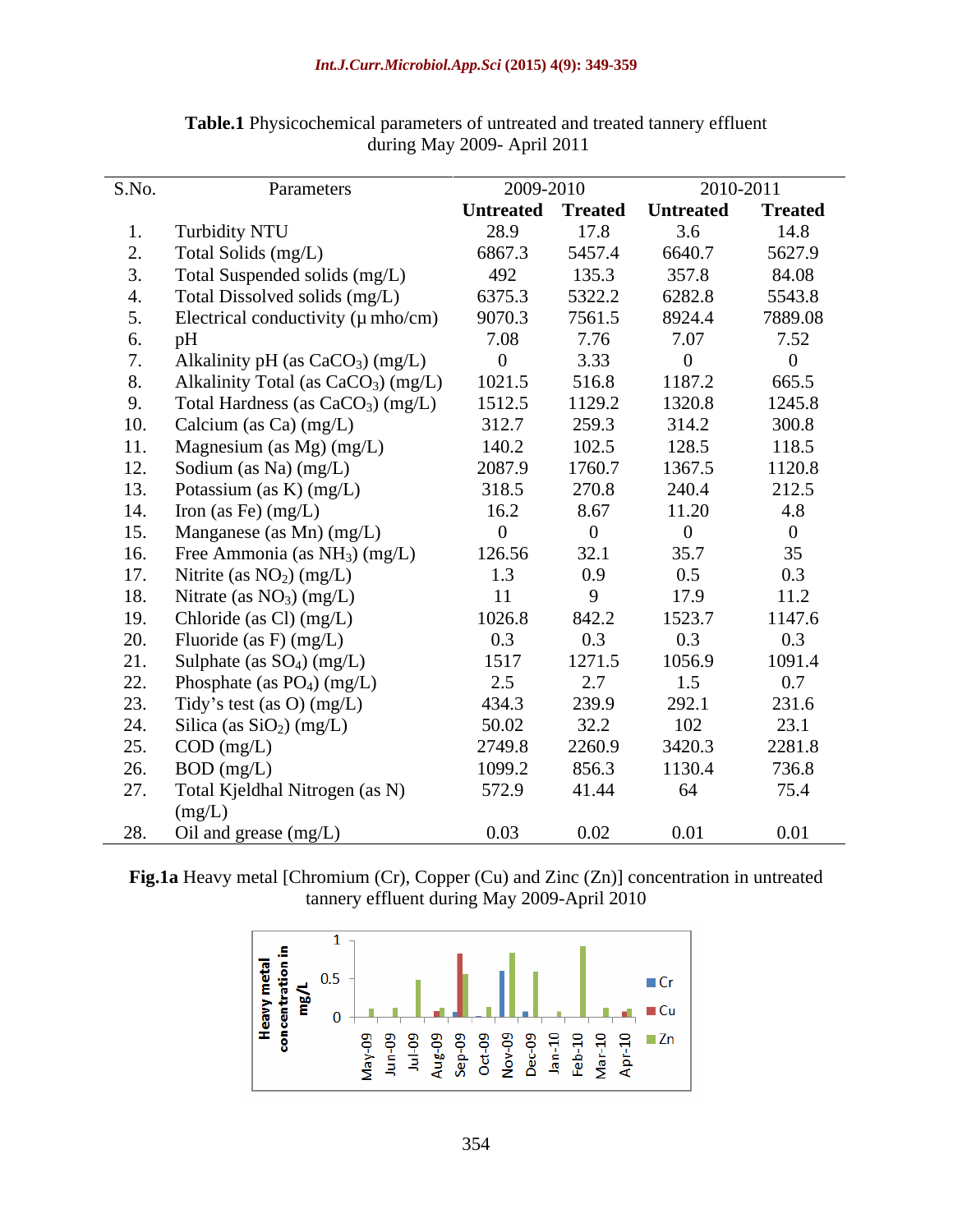**Fig.1b** Heavy metal [Chromium (Cr), Copper (Cu) and Zinc (Zn)] concentration in treated tannery effluent during May 2009-April 2010



**Fig.2a** Heavy metal [Chromium (Cr), Copper (Cu) and Zinc (Zn)] concentration in untreated tannery effluent during May 2010 to April 2011



**Fig.2b** Heavy metal [Chromium (Cr), Copper (Cu) and Zinc (Zn)] concentration in treated tannery effluent during May 2010-April 2011



Salim *et al.* (2013) reported nitrate content  $N_2$  in aquatic system leads to eutrophication components in tannery effluent contain nitrogen as part of their chemical structure. liming/unhairing operations). High level of problem especially in effluent treatment

fluctuating from 0.141 mg/L in July to 0.649 (Bosnic *et al.,* 2000). The effluent under mg/L in February. High level of Total study contained 0.03 mg/L and 0.01 mg/L kjeldhal nitrogen (572.9 mg/L) and free (untreated) and 0.02 mg/L and 0.01 mg/L ammonia (126.56 mg/L) was observed in the (treated) oil and grease in first year and untreated effluent in I yr. Several second year respectively. During leather The most common chemicals are ammonia Floating grease and fatty particles aggregate (from deliming materials) and the nitrogen to form 'mats' which then bind other contained in proteinaceous materials (from materials, thus causing a potential blockage manufacture, natural oils and grease are released from within the skin structure.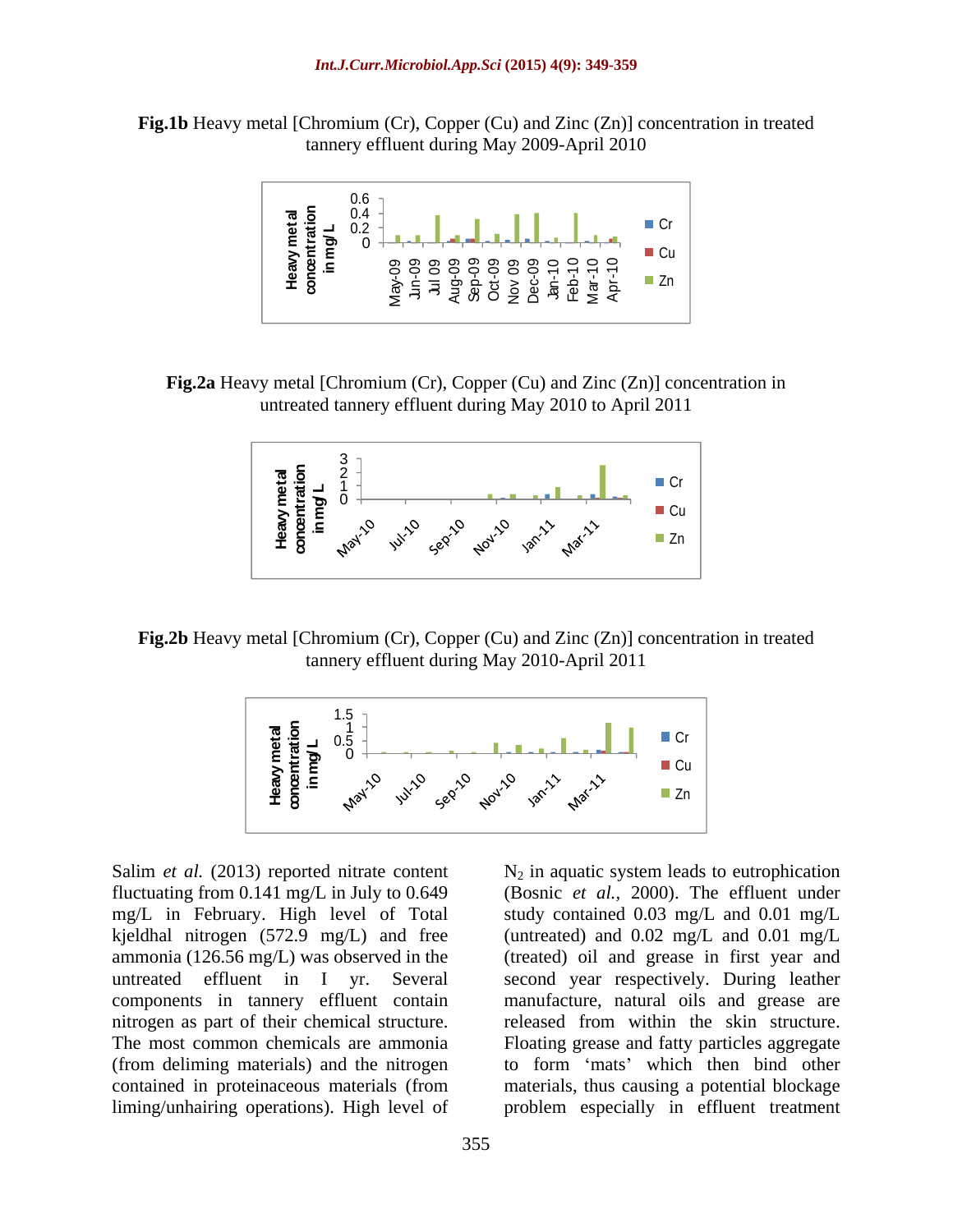oil, oxygen transfer from the atmosphere is

depending on the process of tanning adopted in various industries (Vidya and Usha, chromium (0.6 mg/L) was found in the

Rabah and Ibrahim (2010) reported 0.26 mg/L of chromium content in soil contaminated with tannery effluent. Acknowledgement Continuous discharge of chromium in low concentration has been reported to be toxic to aquatic life and has been shown to disrupt the aquatic food chain (Fent, 2004). Deepali infrastructure and laboratory facilities to and Gangwar (2010) reported copper content (0.022 mg/L) in waste water samples of tannery industry. Copper is an **References** essential element in mammalian nutrition as a component of metallo-enzymes in which it acts as an electron donor or acceptor. G.A., Ogugbuaja, V.O. 2008. Conversely, exposure to high levels of Physiological determination of copper can result in a number of adverse pollutants in waste water and health effects (Bremner, 1998). Acute toxicity of zinc may result in sweet taste, waste water channel in Kano throat dryness, cough, weakness,

systems. If the surface waters are generalized aching, chills, fever, nausea and contaminated with grease or thin layers of vomiting (Kanawade and Gaikwad, 2011). reduced. If these fatty substances emulgate, parameters of untreated effluent for the they create a very high oxygen demand on period of May 2009-April 2011 confirms account of their biodegradability (Bosnic *et*  that the waste water released from the *al.,* 2000). tannery industry has higher concentration of The physicochemical properties and heavy exceeded the permissible limits prescribed metals concentration of the effluent varies by CPCB (1995) for discharge of industrial 2007). The tannery waste water is being effluent. From the result of physico contaminated with higher levels of metals chemical analysis of untreated and treated (iron, nickel, chromium, zinc, cadmium, tannery effluents, it has been concluded that manganese and copper) and these metals EC, TDS, chlorides, sulphates, BOD, COD, contaminate the agricultural soil. The crops Sodium and Calcium etc. are very high in and vegetables, which when consumed concentration compared to the treated cause serious health hazards to the consumer effluent. pH is lower in untreated effluent (Mohanta *et al.,* 2010). Higher value of than the treated. The parameters of untreated untreated effluent during Nov. 2009 instance exceed the standards prescribed by whereas, higher value of copper (0.8 mg/L) CPCB. Heavy metal concentration also was found in the untreated effluent during shows great variability. Such effluents Sep. 2009. Maximum level of zinc (2.6 should not be discharged into the nearby mg/L) in untreated effluent was reported in water body or soil without proper treatment. March 2011 in the present study (Fig 1a, 1b, They are unfit for irrigation. The effluents 2a & 2b). containing noxious pollutants lead to Thus the analysis of physicochemical EC, BOD, COD, TSS, TDS etc. which effluent into inland surface water as well as on land for irrigation than the treated effluent and treated effluent in some environmental problems which will affect plant, animal and even human life.

## **Acknowledgement**

Authors wish to thank to the Chancellor, Vels University for providing the carry out the research work.

## **References**

Akan, J.C., Abdulrahman, F.I., Dimari, G.A., Ogugbuaja, V.O. 2008. Physiological determination of pollutants in waste water and vegetables samples along the Jakara waste water channel in Kano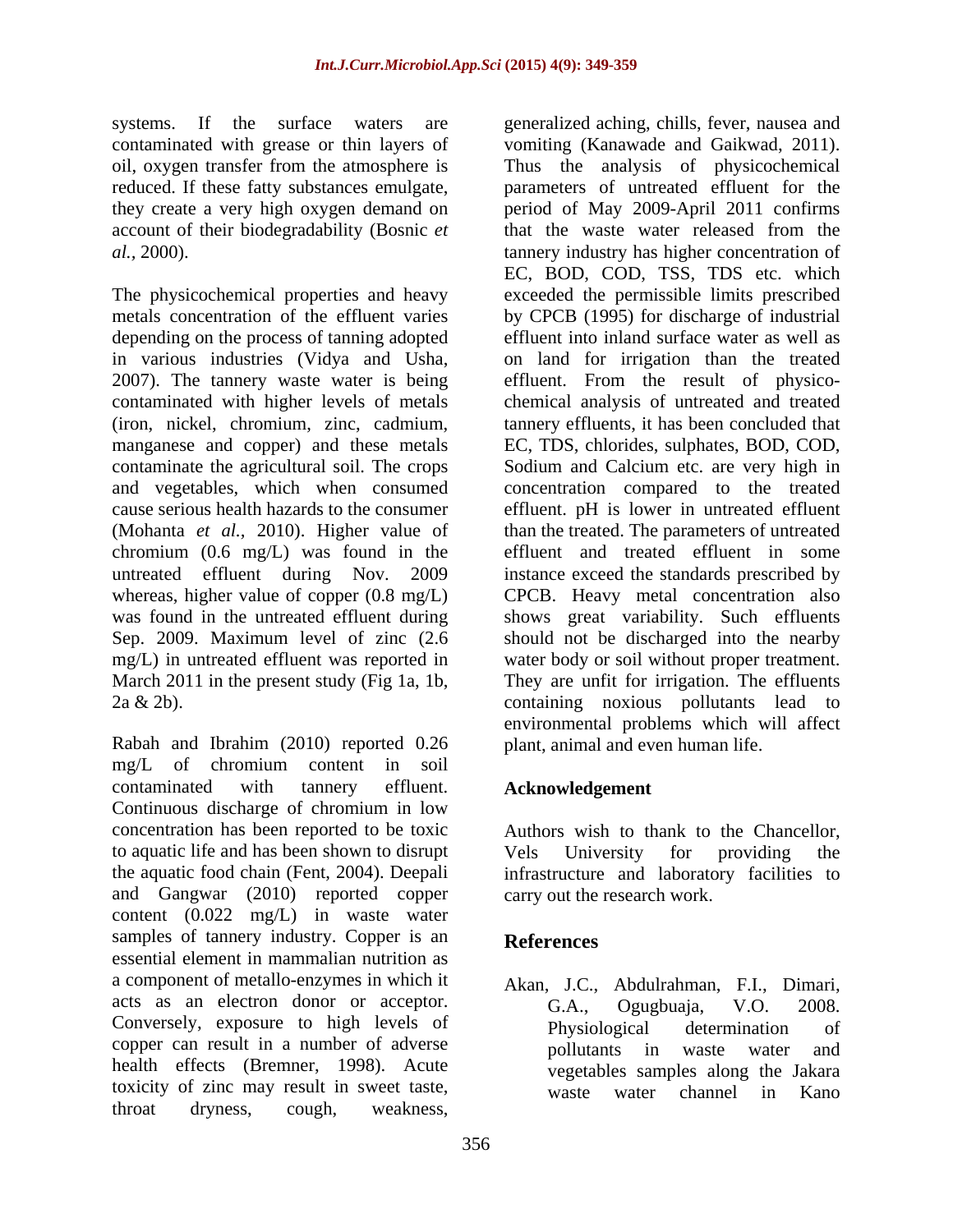- Altaf, M.M., Masood, F., Malik, A. 2008.
- Alvarez-Bernal, D., Contreras-Ramos, S.M., L. 2006. Effect of tanneries waste
- Bergna and Roberts, 2006. Colloidal Silica:
- Regional program for pollution control
- Bremner, I. 1998. Manifestations of copper excess. *Am. J. Clin. Nutr.*, 67: 1069S
- Chakrapani, G.J. 2005. Major trace element the Himalayas, India. *Environ. Geol.,*
- Clesceri, L.S., Greenberg, A.E., Eaton A.D.
- 
- Deepa, S., Valivittan, K., Vincent, I., Tharadevi, C.S. 2011. Characteristics 199–201.
- metropolis, Kano state, Nigeria. *Eur.*  Deepali, K.K., Gangwar, 2010. Metals *J. Sci. Res.,* 23: 122–133. **concentration** in textile and tannery Impact of long-term application of water. NY. Sci. J., 3: 82–89. effluents, associated soils and ground water. *NY. Sci. J.*, 3: 82–89.
- treated tannery effluents on the Favazzi, A. 2002. Study of the impact of the emergence of resistance traits in main policies and environment *Rhizobium* sp. isolated from *Trifolium*  alexandrinum. Turk. J. Biol., 32: 1–8. **industry.** Principal: Assomac Servizi main policies and environment protection measures in Africa's leather Srl for UNIDO
- Trujillo-Tapia, N., Olalde-Portugal, Fent, K. 2004. Ecotoxicological effect at V., Frias-Hernandez, J.T., Dendooven, contaminated sites. *Toxicology,* 205:  $223 - 240.$
- water on chemical and biological soil Goel, P.K. 2000. Water pollution causes characteristics. *Appl. Soil Ecol*., 33: 269 277. International Publication Ltd., Publ. effects and control. New Age New Delhi 269.
- Fundamentals and Applications. CRC Hemamalini, V., Sneha, S. 2014. Press. 131 Pp. Biodiversity characterization of Bosnic, M., Buljan, J., Daniels, R.P. 2000. bacterial and fungal isolates from gold Pollutants in tannery effluents. electroplating effluent. J. Appl. Hemamalini, V., Sneha, S. 2014. Biodiversity characterization of bacterial and fungal isolates from gold electroplating effluent. *J. Appl. Environ. Microbiol., 2: 212-219.* 
	- in the tanning industry in South-East Islam, B.I., Musa, A.E., Ibrahim, E.H., Asia US/RAS/92/120, United Nations Salma, A.A.S., Babiker, M.E. 2014. Industrial Development organization. Evaluation and characterization of tannery waste water. *J. Forest Prod. Ind.,* 3: 141–150.
	- 1073S. Jamal, M., Dawood, S., Nausheenawood, S., geochemistry in upper Ganga river in tannery effluent. *J. Ind. Pollut.* Ilango, B.K. 2011. Characterization of *Control, 20: 1–6.*
	- 48: 189 201. Jerin, S. 2011. Isolation of microbes, 1998. Standard methods for the native fungus, *Aspergillus sp*., reuse of Examination of water and waste water biotreated water for germination and 20<sup>th</sup> edition published by Washington **example 10** growth of ornamental plant, D.C., American Public Health *Chrysanthemum* sp. B.Sc., Association. Dissertation University of Madras. treatment of flavour effluent using growth of ornamental plant, *Chrysanthemum* sp. B.Sc.,
- CPCB. 1995. Pollution Control: Acts, rules Kanawade, S.M., Gaikwad, R.W. 2011. and modifications. Central Pollution Control Board, New Delhi. effluent by using cork powder as Removal of zinc ions from industrial adsorbent. *Int. J. Chem. Eng. Appl.,* 2: 199–201.
	- of tannery effluent, Thirumudivakkam, Kannan, K., Rajasekaran, G., Raveen, R. Chennai, Tamilnadu. *J. Basic Appl.* 2009. Bacterial analysis of soil *Biol.*, 5: 265–270. Samples collected in and around a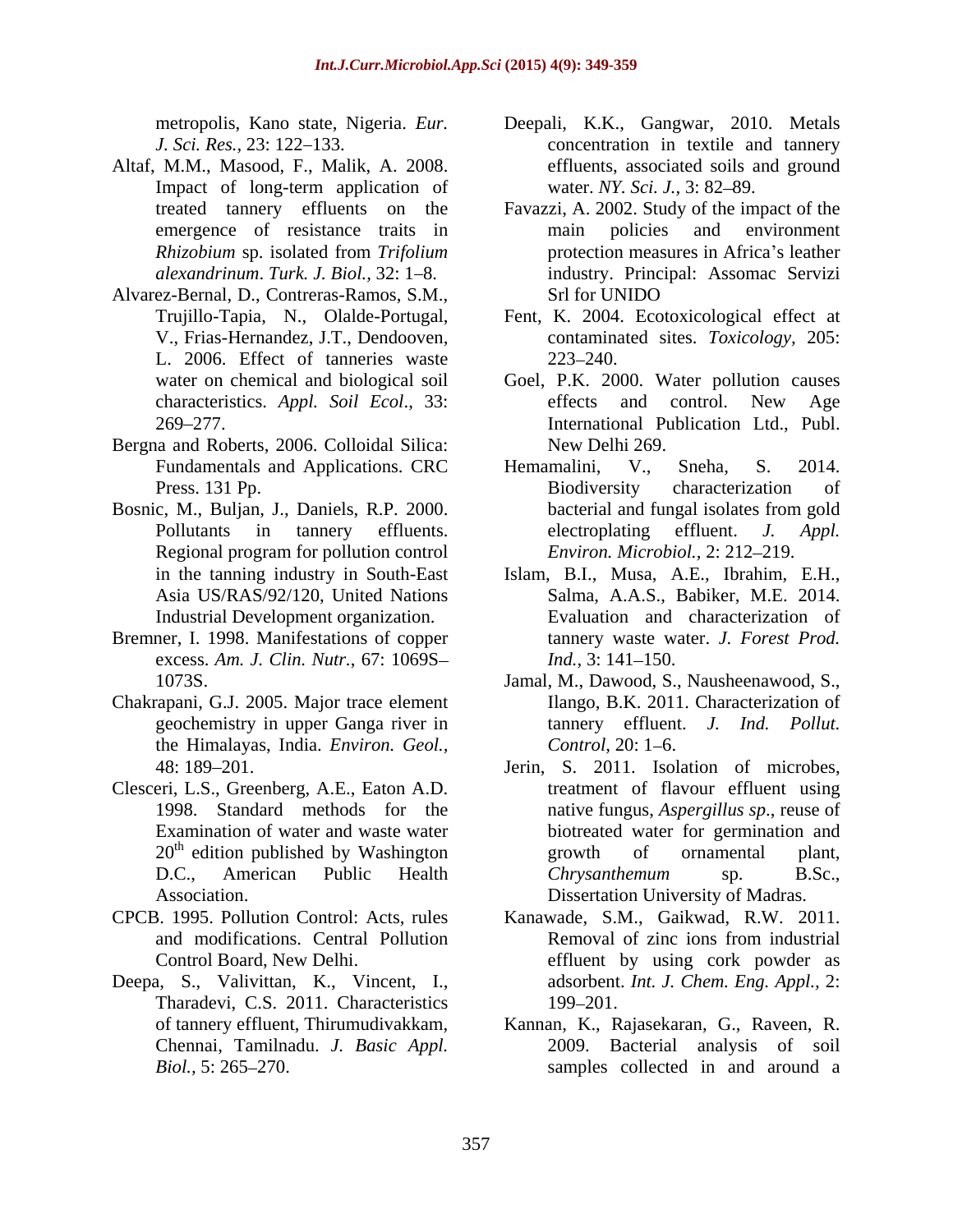- Krishna, G. 2008. Assessment of heavy metal contamination in soils around
- Kulkarni, R.T. 1992. Source and characteristics, identification of fungi microorganisms, plant growth and 39.
- Mohan, D., Kunwar, P.S., Vinod, K.S. 2006.
- Mohanta, M.K., Salam, M.A., Saha, A.K., Hasan, A., Roy, A.K. 2010. Effect of tannery effluents on survival and *Exp. Biol. Sci.,* 1: 294–302. **11.** 71.
- 
- Nagarajan, P., Moorthy, T.R., Raja, R.E., Raj, A.P. 2005. Physico-chemical characteristics of water and soil at Sci., 3:1625–1640.
- Nagarajan, P., Ramachandramoorthy, T.R.
- Napit, M.K. 2014. Water pollution in Basic Appl. Sci., 2: 88–93.
- sugar mill in Tamilnadu. *J. Ecobiol.*, Nasrullah, N., Iqbal, B.M., Durrani, M.I. 24: 191 195. 2006. Pollution loading industrial Manali industrial area, Chennai. NWFP. J. Agricult. Biol. Sci., 1: 18–<br>Southern India. *Environ. Geol.*, 54: 24. effluent and groundwater of Gadoon Amazai industrial estate (Gaie) Swabi, NWFP. *J. Agricult. Biol. Sci.,* 1: 18 24.
- 1465 1472. Noorjahan, C.M. 2014. Physicochemical characteristics of dairy wastes from a medium sized effluent on effluent. J. Environ. Earth Sci., 4: 32– and biodegradation of industrial effluent. *J. Environ. Earth Sci.,* 4: 32 39.
- their microbial change. *Adv. Life Sci.*, Noorjahan, C.M., Dawood Sharief, S., 3: 76–86. Nausheen, D. 2004. Characterization Trivalent chromium removal from Control, 20: 131–136. Noorjahan, C.M., Dawood Sharief, S., Nausheen, D. 2004. Characterization of dairy effluent. *J. Ind. Pollut. Control,* 20: 131–136.
- waste water using low cost activated Patel, H., Gupta, A., Gupta, S. 2009. Effect carbon derived from agricultural waste of different culture conditions and material and activated carbon fabric inducers on production of laccase by a cloth. *J. Hazard. Mater.,* 135: 280 basidiomycete fungal isolate *Pleurotus*  295. *ostreatus*. *Biosources*, 4: 268 284. of different culture conditions and
- histopathological changes in different tannery effluents in Sokoto, Nigeria. organs of *Channa puntatus*. *Asian J. Nigerian J. Basic Appl. Sci.,* 18: 65 Rabah, A.B., Ibrahim, M.L. 2010. Physicochemical and microbiological characterization of soils laden with 71.
- Mondal, N.C., Saxena, V.K., Singh, V.S. Salim, A.B., Gowhar, M., Sayar, Y., 2005. Impact of pollution due to AbRashid, B., Ashok, K.P. 2013. tanneries on groundwater regime. Assessing the impact of anthropogenic *Curr. Sci.*, 88: 25. activities on spatio-temporal variation of water quality in Anchar lake, Kashmir, Himalayas. *Int. J. Environ. Sci.,* 3: 1625–1640.
	- Senthanirpuram, Thiruchirapalli and Saxena, S., Shrivastava, P. 2002. Ground their influence on germination of water quality of a typical urban green gram and cowpea. *J. Ecotoxicol. Environ. Monitor.,* 15: 229 234. town planning. *Pollut. Res.,* 21: 223 settlement: A case study of impact of 226.
	- 2002. Oil and grease removal from Sharma, S., Malaviya, M. 2013. steel industry waste water by chemical Bioremediation of tannery waste water treatment. *J. Ecotoxicol. Environ.* by *Aspergillus niger* SPFSL2-a *Monitor.,* 12: 181–184. isolated from tannery sludge. *Int. J.* Sharma, S., Malaviya, M. 2013. isolated from tannery sludge. *Int. J. Basic Appl. Sci., 2: 88–93.*
	- Damoh district-a critical review. Smrithi, Usha, 2012. Isolation and *Asian J. Sci. Technol.,* 5: 644–646. *Conserversity characterization* of chromium Smrithi, Usha, 2012. Isolation and characterization of chromium removing bacteria from tannery